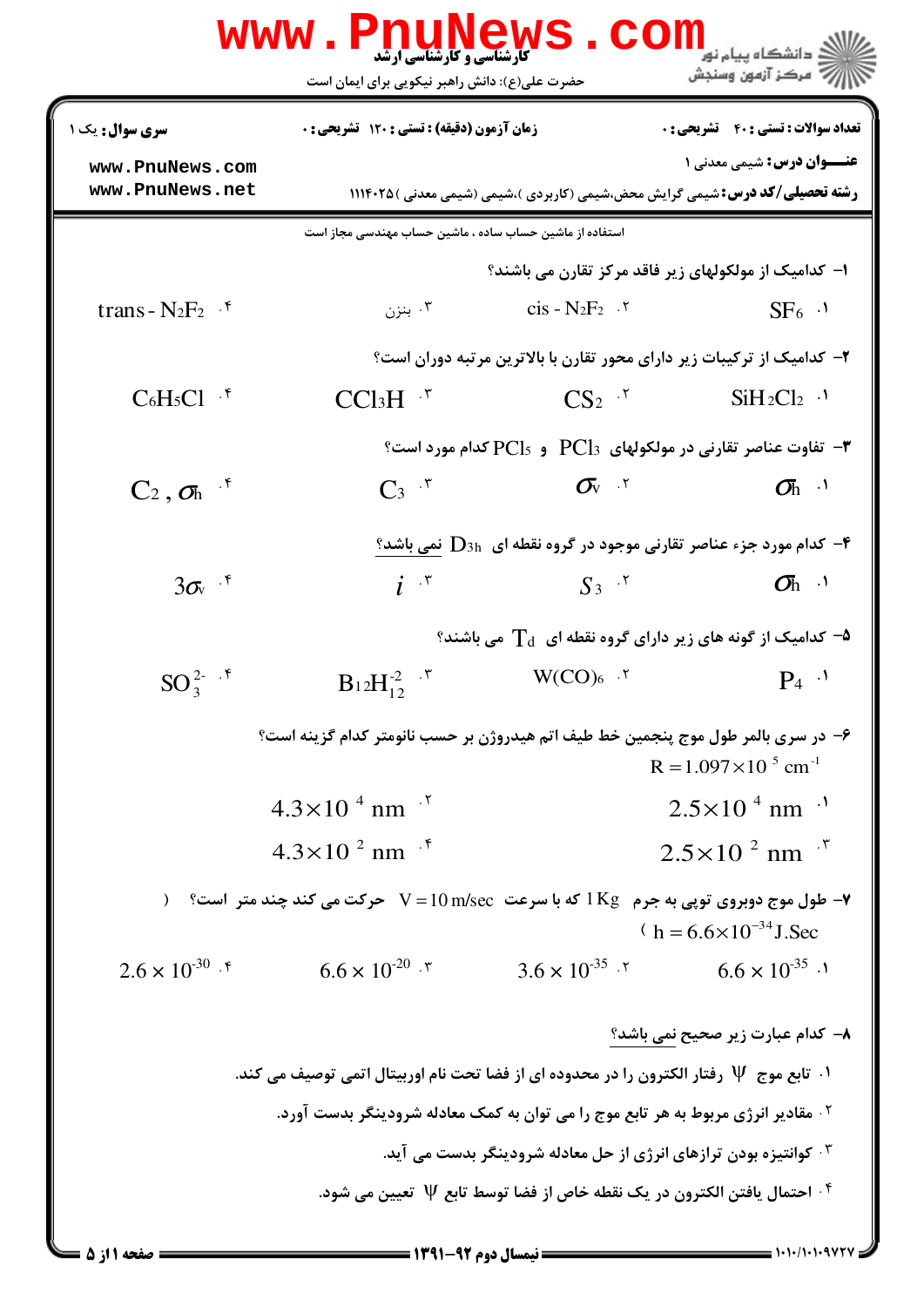|                                    | <b>www.PnuNews</b>                                                                                                                      |                             | کے دانشکاہ پیام نور<br>ا∛ مرکز آزمون وسنجش                                                                                |
|------------------------------------|-----------------------------------------------------------------------------------------------------------------------------------------|-----------------------------|---------------------------------------------------------------------------------------------------------------------------|
|                                    | حضرت علی(ع): دانش راهبر نیکویی برای ایمان است                                                                                           |                             |                                                                                                                           |
| <b>سری سوال :</b> ۱ یک             | زمان آزمون (دقیقه) : تستی : ۱۲۰ تشریحی : 0                                                                                              |                             | <b>تعداد سوالات : تستي : 40 - تشريحي : 0</b>                                                                              |
| www.PnuNews.com<br>www.PnuNews.net |                                                                                                                                         |                             | <b>عنـــوان درس:</b> شیمی معدنی ۱<br><b>رشته تحصیلی/کد درس:</b> شیمی گرایش محض،شیمی (کاربردی )،شیمی (شیمی معدنی ) ۱۱۱۴۰۲۵ |
|                                    |                                                                                                                                         |                             | ۹- کدام عبارت زیر صحیح <u>نمی باشد؟</u>                                                                                   |
|                                    |                                                                                                                                         |                             | ۰۱ عدد کوانتوم اصلی از حل قسمت شعاعی تابع موج بدست می آید.                                                                |
|                                    | <sup>۲ .</sup> عدد کوانتوم اصلی از حل قسمت زاویه ای تابع موج بدست می آید.                                                               |                             |                                                                                                                           |
|                                    | عدد کوانتوم اصلی یک عدد صحیح مثبت است. "                                                                                                |                             |                                                                                                                           |
|                                    | <sup>۰۴</sup> انرژی اوربیتالها و حجم موثر اوربیتالها به مقادیر عدد کوانتوم اصلی بستگی دارد.                                             |                             |                                                                                                                           |
|                                    | <b>۱۰</b> - کدام عبارت زیر <u>صحیح می باشد؟</u>                                                                                         |                             |                                                                                                                           |
|                                    | ۰۱ اوربیتالهای اتمی $\, {\bf S} \,$ در هسته دارای یک مقدار $\, {\bf R} ({\bf r}) \!=\! 0 \,$ هستند.                                     |                             |                                                                                                                           |
|                                    | در اوربیتال اتمی $3S$ تابع دارای یک گره شعاعی است. '                                                                                    |                             |                                                                                                                           |
|                                    |                                                                                                                                         |                             | در اوربیتال اتمی $2\mathrm{S}$ تابع موج دارای دو گره شعاعی است. "                                                         |
|                                    |                                                                                                                                         |                             | اوربیتال اتمی $\rm\,d\,$ دارای دو صفحه گرهی است. $\rm\,$                                                                  |
|                                    |                                                                                                                                         |                             | ا اوربیتال اتمی $\,\rm 4d$ دارای چند گره شعاعی است؟ $\,$                                                                  |
| $\mathfrak{f}$ .                   | $\mathbf{r}$ . $\mathbf{r}$                                                                                                             | $\mathbf{r}$ . $\mathbf{r}$ | $\mathcal{L}$ .                                                                                                           |
|                                    |                                                                                                                                         |                             | 1۲- کدام عبارت زیر صحیح نمی باشد؟                                                                                         |
|                                    | ۰۱ تمام اوربیتالهای اتمی با عدد کوانتومی اصلی یکسان هم ترازند.<br><sup>7</sup> · انرژی پتانسیل الکترونی که تحت جاذبه هسته است مثبت است. |                             |                                                                                                                           |
|                                    |                                                                                                                                         |                             |                                                                                                                           |
|                                    | ۰۳ انرژی پتانسیل الکترون در حالت آزاد صفر است.                                                                                          |                             |                                                                                                                           |
|                                    |                                                                                                                                         |                             | ۰۴ هر چه مقدار <b>n بیشتر می شود سطوح انرژی به هم نزدیکتر</b> می شوند.                                                    |
|                                    | ۱۳- با توجه به قواعد اسلیتر بار موثر هسته را برای الکترون موجود در اوربیتال  4S مربوط به اتم  پتاسیم ( K = 19 ) برابر                   |                             | است با ….                                                                                                                 |
| $3.5$ $\cdot$ <sup>5</sup>         | $5.6^{4}$                                                                                                                               | $1 \cdot^{\mathsf{r}}$      | $2.2$ $\cdot$ <sup>1</sup>                                                                                                |
|                                    | ترم طیفی $\mathrm{F_{2}^{\mathrm{}}}\,$ در اثر حضور میدان مغناطیسی خارجی به چند سطح انرژی $\,$ شکافته می شود $\,$ $\,$                  |                             |                                                                                                                           |
| $9 \cdot$                          | $7^{r}$                                                                                                                                 | $5^{7}$                     | 3 <sup>1</sup>                                                                                                            |
|                                    |                                                                                                                                         |                             |                                                                                                                           |
|                                    |                                                                                                                                         |                             |                                                                                                                           |
|                                    | ـــــــــــ نيمسال ده م ۹۲-۱۳۹۱ ـــــــــــ                                                                                             |                             |                                                                                                                           |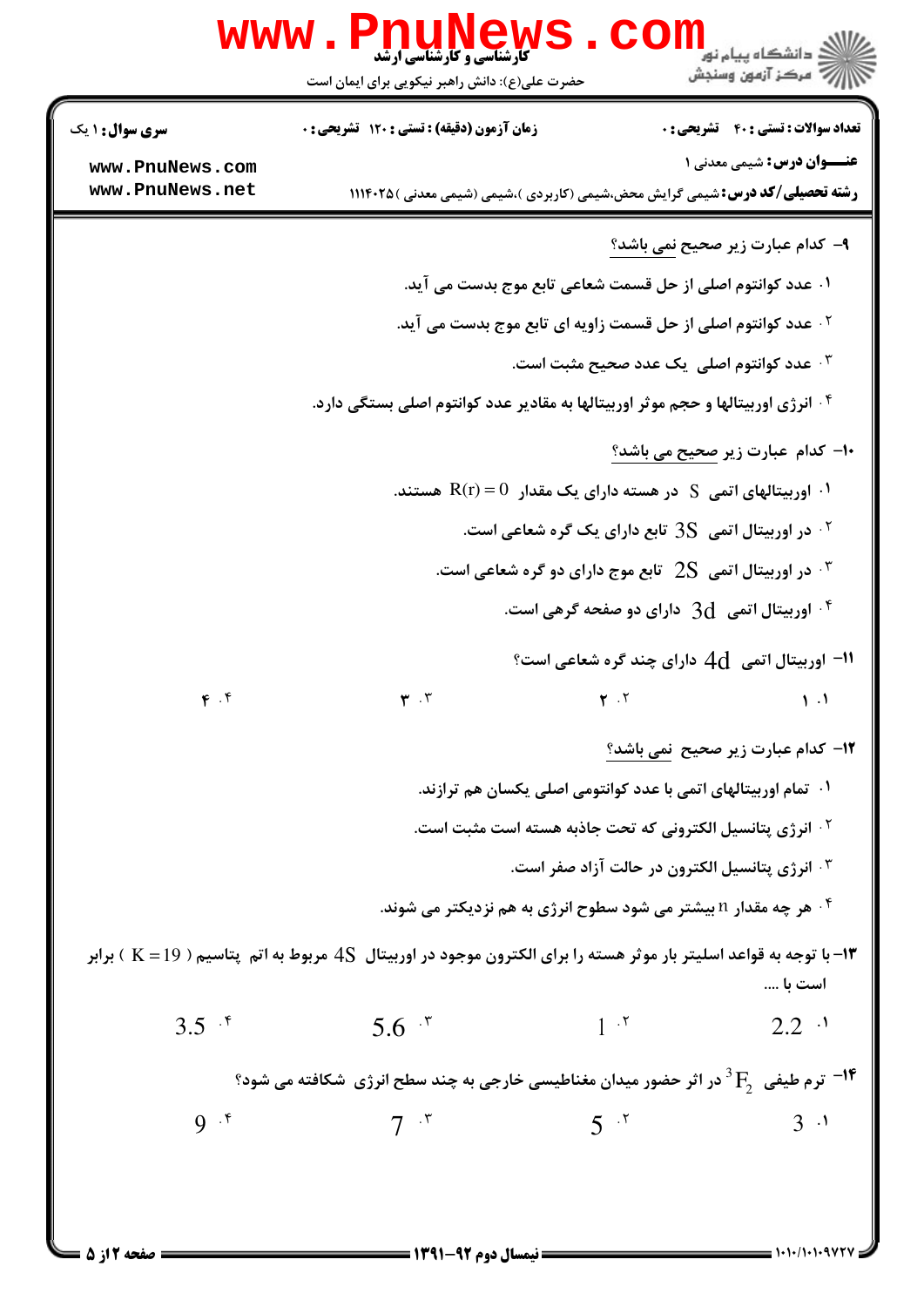|                                                                                                                               | <b>WWW.PNUNEWS</b><br><b>ٔ کارشناسی و کارشناسی ارشد</b><br>حضرت علی(ع): دانش راهبر نیکویی برای ایمان است     |                                         | الله دانشگاه پیام نور<br>الله عرکز آزمون وسنجش                                                                                                                            |
|-------------------------------------------------------------------------------------------------------------------------------|--------------------------------------------------------------------------------------------------------------|-----------------------------------------|---------------------------------------------------------------------------------------------------------------------------------------------------------------------------|
| <b>سری سوال : ۱ یک</b>                                                                                                        | زمان آزمون (دقیقه) : تستی : ۱۲۰ تشریحی : ۰                                                                   |                                         | <b>تعداد سوالات : تستی : 40 - تشریحی : 0</b>                                                                                                                              |
| www.PnuNews.com<br>www.PnuNews.net                                                                                            |                                                                                                              |                                         | <b>عنـــوان درس:</b> شیمی معدنی ۱<br><b>رشته تحصیلی/کد درس:</b> شیمی گرایش محض،شیمی (کاربردی )،شیمی (شیمی معدنی ) ۱۱۱۴۰۲۵                                                 |
| $^4$ میان جملات طیفی حاصل از آرایش الکترونی $\,\mathrm{d}^2$ در اثر جفت شدگی اسپین – اوربیت حالت پایه کدام جمله طیفی است $^3$ |                                                                                                              |                                         |                                                                                                                                                                           |
| ۰۴ هیچکدام                                                                                                                    | ${}^3F_2$ $\cdot$ $\cdot$                                                                                    | $^{3}F_{3}$ . $^{7}$                    | ${}^{3}F_{4}$ .                                                                                                                                                           |
|                                                                                                                               |                                                                                                              |                                         | - جمله طیفی حالت پایه برای یون $\rm CO^{2+}$ برابر است با $\bullet$                                                                                                       |
| $\mathbf{F}^{-\mathfrak{F}}$                                                                                                  | $^{2}D$ $\cdot$ $\cdot$                                                                                      | $^3F$ $\cdot$ $^7$                      | $5\text{D}$ <sup>1</sup>                                                                                                                                                  |
|                                                                                                                               |                                                                                                              |                                         | ۱۷- انرژی یونش اول اتم لیتیم بر حسب الکترون- ولت کدامیک از موارد زیر است؟                                                                                                 |
| $1.7^{+5}$                                                                                                                    | 3.5 $\cdot$                                                                                                  | $2.2^{7}$                               | $5.5$ $\cdot$                                                                                                                                                             |
|                                                                                                                               |                                                                                                              |                                         | $^{\circ}$ از بقیه بیشتر است $^{\circ}$ ( $^{\circ}$ رتبه پیوند در کدامیک از گونه های $^{\circ}$ , $\rm O_2^{\circ}$ , $\rm O_2^{\circ}$ ) از بقیه بیشتر است $^{\bullet}$ |
| ۲ گزينه ۱و۲ $\cdot$                                                                                                           | $O_2^{\cdot \cdot \cdot r}$ $O_2^{\cdot \cdot \cdot r}$                                                      |                                         | $O_2$ <sup>1</sup>                                                                                                                                                        |
|                                                                                                                               |                                                                                                              |                                         | ا با استفاده از مدل اوربیتال مولکولی خاصیت مغناطیسی $\rm N_2^-$ چگونه است $^{\circ}$                                                                                      |
| ۰ <sup>۴</sup> هیچکدام                                                                                                        | فرومغناطیس $\cdot^{\mathsf{\tau}}$                                                                           | ۰ <sup>۲</sup> پارامغناطیس              | ۰۱ دیامغناطیس                                                                                                                                                             |
|                                                                                                                               | ۲۰- در کدامیک از ترکیبات کووالانسی زیر اتم مرکزی از قاعده هشت تایی پیروی نمی کند؟                            |                                         |                                                                                                                                                                           |
| $CIF_3$ $.*$                                                                                                                  | $NF_3$ $\cdot$                                                                                               | $H_2$ Se <sup><math>\cdot</math>r</sup> | $CH_4$ <sup>.</sup>                                                                                                                                                       |
|                                                                                                                               | 21− اگر انرژی های یونش و الکترونخواهی اتم هیدروژن به ترتیب  ۱۳/۵۹ و ۱۴/۰ باشد الکترونگاتیوی آن به روش مولیکن |                                         | كدام است؟                                                                                                                                                                 |
| $6.6$ $\cdot$ $\cdot$                                                                                                         | $13.1$ $\cdot$ <sup>r</sup>                                                                                  | $7.1-7$                                 | $14.2$ <sup>.1</sup>                                                                                                                                                      |
|                                                                                                                               |                                                                                                              |                                         | ۲۲- گشتاور دو قطبی در کدام مولکول زیر بیشتر است؟                                                                                                                          |
| $PF_s$ <sup><math>\cdot</math></sup>                                                                                          | $NH3$ $\cdot$                                                                                                | $NF_{3}$ $\cdot$ <sup>r</sup>           | $XeF_4$ <sup>.</sup>                                                                                                                                                      |
| مولکول $\rm{PF}_{6}^{-}$ با کدامیک از گونه های زیر هم الکترون است؟ $\rm{PP}^{-}$                                              |                                                                                                              |                                         |                                                                                                                                                                           |
| $\text{SiO}_2$ $\cdot$ <sup>6</sup>                                                                                           | $NO^+$ $.7$                                                                                                  | CO <sup>7</sup>                         | $SF6$ <sup>.1</sup>                                                                                                                                                       |
|                                                                                                                               |                                                                                                              |                                         |                                                                                                                                                                           |
| = صفحه 13 × 5                                                                                                                 | <b>ـــــ ن</b> يمسال ده م ۹۲-۱۳۹۱ <b>ـــــــ</b>                                                             |                                         |                                                                                                                                                                           |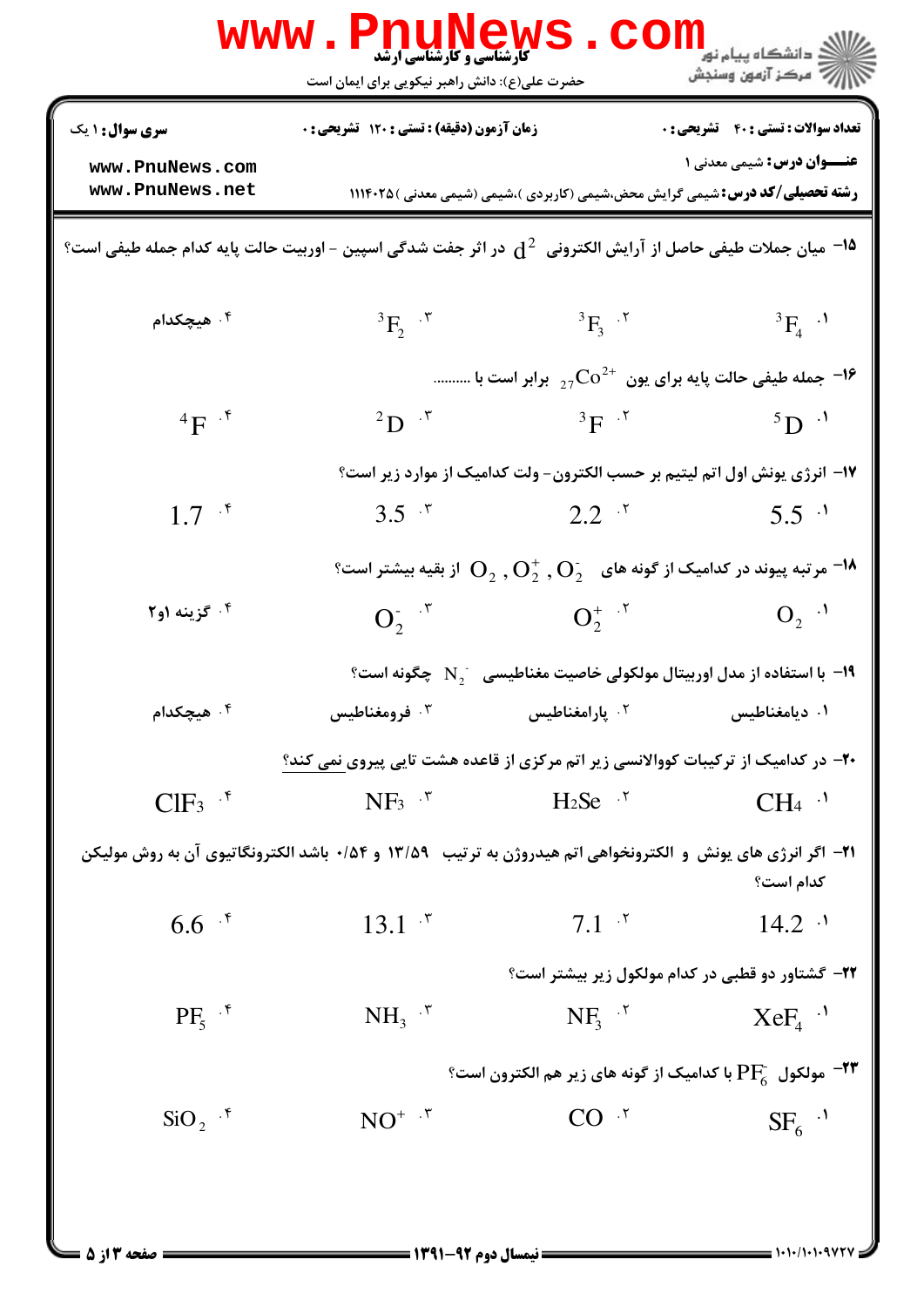|                                    | <b>www.Pnunew</b><br><b>کارشناسی و کارشناسی ارشد</b><br>حضرت علی(ع): دانش راهبر نیکویی برای ایمان است                               |                                                                                                                                                                                                                                                                                                                                                                                                    | ≦ دانشگاه پیام نو <mark>ر</mark><br>رآ مرکز آزمون وسنجش |
|------------------------------------|-------------------------------------------------------------------------------------------------------------------------------------|----------------------------------------------------------------------------------------------------------------------------------------------------------------------------------------------------------------------------------------------------------------------------------------------------------------------------------------------------------------------------------------------------|---------------------------------------------------------|
| <b>سری سوال : ۱ یک</b>             | زمان آزمون (دقیقه) : تستی : ۱۲۰ تشریحی : 0                                                                                          |                                                                                                                                                                                                                                                                                                                                                                                                    | تعداد سوالات : تستى : 40 - تشريحي : 0                   |
| www.PnuNews.com<br>www.PnuNews.net |                                                                                                                                     |                                                                                                                                                                                                                                                                                                                                                                                                    | <b>عنـــوان درس:</b> شیمی معدنی ۱                       |
|                                    |                                                                                                                                     | <b>رشته تحصیلی/کد درس:</b> شیمی گرایش محض،شیمی (کاربردی )،شیمی (شیمی معدنی ) ۱۱۱۴۰۲۵                                                                                                                                                                                                                                                                                                               |                                                         |
|                                    | ۲۴− در دیاگرام اوربیتال مولکولی   CO کم انرژی ترین اوربیتالهای مولکولی اشغال نشده کدام مورد است؟                                    |                                                                                                                                                                                                                                                                                                                                                                                                    |                                                         |
| $\sigma(2P)$ if                    | $\pi^*(2P)^{-\tau}$                                                                                                                 | $\sigma^*(2P)$ '                                                                                                                                                                                                                                                                                                                                                                                   | $\pi(2P)$ ·                                             |
|                                    |                                                                                                                                     | $^{\circ}$ ساختار هندسی مولکول $\mathrm{SF}_{_{4}}$ کدامیک از موارد زیر است $^{-1}$                                                                                                                                                                                                                                                                                                                |                                                         |
|                                    | <sup>۲ .</sup> چهار وجهی منتظم                                                                                                      |                                                                                                                                                                                                                                                                                                                                                                                                    | ۰۱ مسطح مربعی                                           |
|                                    | ۰۴ دو هرمی مثلثی                                                                                                                    |                                                                                                                                                                                                                                                                                                                                                                                                    | ۰۳ چهار وجهی غیر منتظم                                  |
|                                    |                                                                                                                                     | ۲۶- ساختار کدامیک از گونه های زیر با بقیه متفاوت است؟                                                                                                                                                                                                                                                                                                                                              |                                                         |
| $IF_7$ $\cdot$                     | $BrF_6^{-}$ $\cdot$ $\cdot$                                                                                                         | $TeCl_6^{2-7}$                                                                                                                                                                                                                                                                                                                                                                                     | SeCl <sup>2-</sup> . <sup>1</sup>                       |
|                                    |                                                                                                                                     | ۲۷- زاویه پیوندی در کدامیک از گونه های زیر از همه کمتر است؟                                                                                                                                                                                                                                                                                                                                        |                                                         |
| $CO_2$ .*                          | $NO_2^+$ $\cdot$ $\cdot$                                                                                                            | $NO2$ $\cdot$ <sup>r</sup>                                                                                                                                                                                                                                                                                                                                                                         | $NO_2^{\sim}$ .                                         |
|                                    |                                                                                                                                     | <b>۲۸</b> - طول پیوند P - O در کدام گونه زیر از همه بیشتر است؟                                                                                                                                                                                                                                                                                                                                     |                                                         |
| $PO_2F_2$ <sup>.*</sup>            | $PO_3F^2$ .                                                                                                                         | $PO_4^{3-7}$                                                                                                                                                                                                                                                                                                                                                                                       | $POF_3$ <sup>1</sup>                                    |
|                                    |                                                                                                                                     | ۲۹- در کدام ترکیب اتم کربن خصلت الکترونگاتیوی بیشتری از خود نشان می دهد؟                                                                                                                                                                                                                                                                                                                           |                                                         |
| $C_2H_4$ <sup>.*</sup>             | $C_2H_2$ <sup>"</sup>                                                                                                               | $CH_4$ $\cdot$ <sup>r</sup>                                                                                                                                                                                                                                                                                                                                                                        | $C_2H_6$ <sup>.</sup>                                   |
|                                    | در نمودار اوربیتال مولکولی مولکول $\rm{XH}_2$ خطی در راستای محور $\rm{Z}$ به ترتیب کدامیک از اوربیتالهای اتمی $\rm{X}$ با $\rm{''}$ |                                                                                                                                                                                                                                                                                                                                                                                                    | ترکیب می شوند؟ $\rm{LGOS}$                              |
| $P_X, S$ $\cdot$ <sup>*</sup>      | $P_Y$ , $P_X$ , $S$ <sup>+</sup>                                                                                                    | $P_{\rm v}$ , $P_{\rm x}$ . <sup>*</sup>                                                                                                                                                                                                                                                                                                                                                           | $P_z$ , S <sup>1</sup>                                  |
|                                    |                                                                                                                                     | <b>۳۱</b> - تعداد یونهای موجود در ساختار سلول واحد شبکه CsCl برابر است با                                                                                                                                                                                                                                                                                                                          |                                                         |
| 4.5                                | $3 \cdot 5$                                                                                                                         | $2 \cdot 7$                                                                                                                                                                                                                                                                                                                                                                                        | $1 \cdot \mathcal{N}$                                   |
|                                    | ۳۲- عدد کوئوردیناسیون کاتیون و آنیون در ساختار فلوئوریت به ترتیب از راست به چپ کدام است؟                                            |                                                                                                                                                                                                                                                                                                                                                                                                    |                                                         |
| $8,4$ .*                           | $4,8$ $\cdot$                                                                                                                       | $3,6$ .                                                                                                                                                                                                                                                                                                                                                                                            | $6,3$ $\cdot$                                           |
|                                    |                                                                                                                                     | ۳۳- کدامیک از ترکیبات زیر دارای ساختار لایه ای می باشند؟                                                                                                                                                                                                                                                                                                                                           |                                                         |
| $CdCl2$ .*                         |                                                                                                                                     | $\text{SiO}_2$ $\cdot$ $\text{\textbf{y}}$ $\cdot$ $\text{\textbf{y}}$ $\cdot$ $\text{\textbf{y}}$ $\cdot$ $\text{\textbf{y}}$ $\cdot$ $\text{\textbf{y}}$ $\cdot$ $\text{\textbf{y}}$ $\cdot$ $\text{\textbf{y}}$ $\cdot$ $\text{\textbf{y}}$ $\cdot$ $\text{\textbf{y}}$ $\cdot$ $\text{\textbf{y}}$ $\cdot$ $\text{\textbf{y}}$ $\cdot$ $\text{\textbf{y}}$ $\cdot$ $\text{\textbf{y}}$ $\cdot$ | $TiO2$ .                                                |
| <b>= صفحه ۱۴ز ۵</b> =              |                                                                                                                                     |                                                                                                                                                                                                                                                                                                                                                                                                    |                                                         |